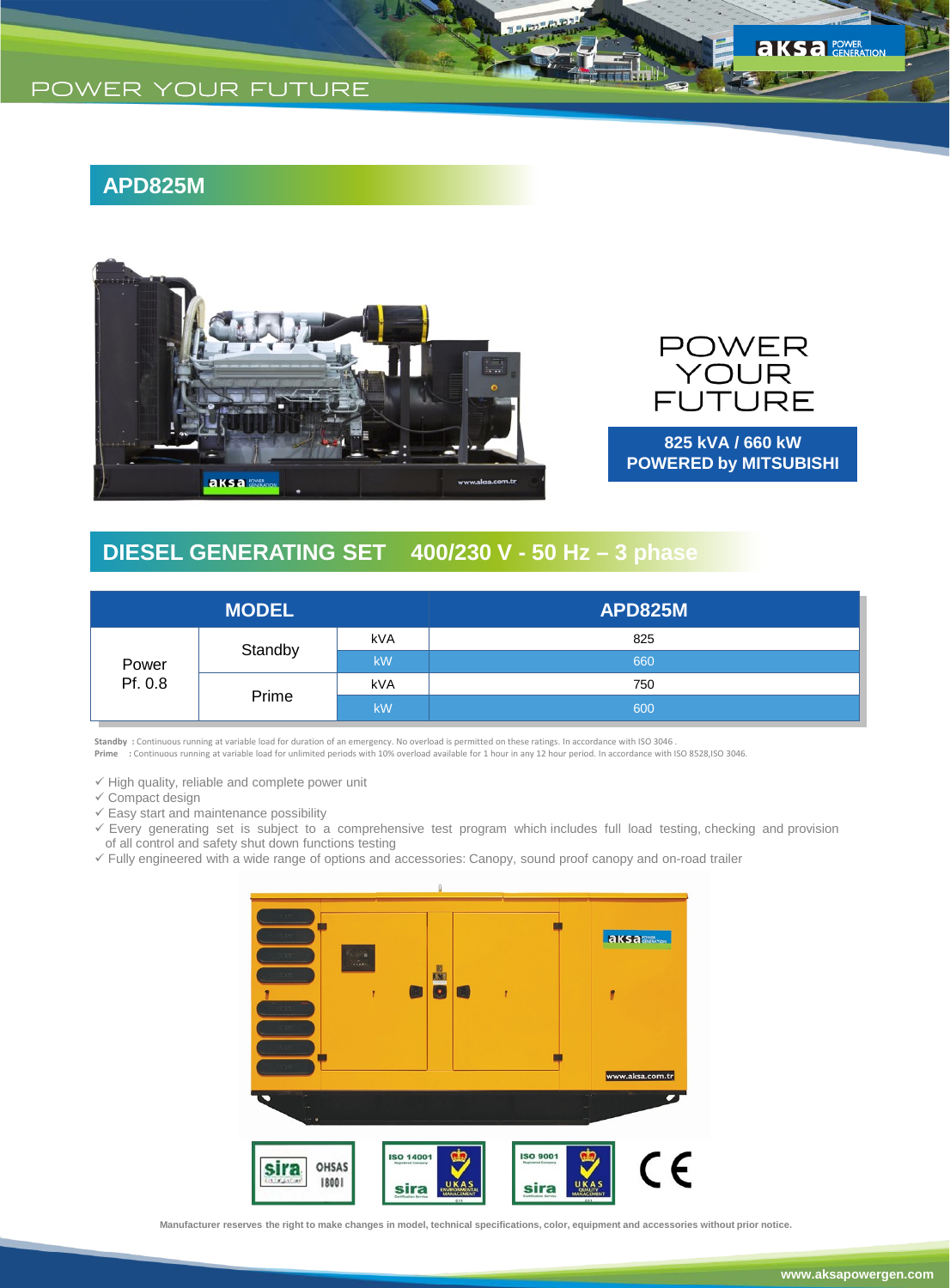# **ENGINE**

|                               | <b>MITSUBISHI</b>   |                            |
|-------------------------------|---------------------|----------------------------|
| Model                         |                     | S6R2-PTAA                  |
| <b>Engine Power Output</b>    | <b>kWm</b>          | 730                        |
| at rated rpm                  | <b>HP</b>           | 978                        |
| Aspiration and Cooling        |                     | Turbocharged & Intercooled |
| <b>Total Displacement</b>     | Litre               | 29.96                      |
| No. of Cylinders and Build    |                     | $6 - Inline$               |
| <b>Engine Speed</b>           | <b>Rpm</b>          | 1500                       |
| Bore and Stroke               | mmxmm               | 170x220                    |
| <b>Compression Ratio</b>      |                     | 14:1                       |
| Governor                      |                     | Electronic                 |
| Fuel Consumption at full load | L/hr                | 156.7                      |
| <b>Fuel Tank Capacity</b>     | Litre               | 1150                       |
| <b>Oil Capacity</b>           | Litre               | 100                        |
| Coolant Capacity              | Litre               | 132                        |
| <b>Radiator Cooling Air</b>   | m <sup>3</sup> /min | 726                        |
| Air Intake - Engine           | m <sup>3</sup> /min | 67                         |
| <b>Exhaust Gas Flow</b>       | m <sup>3</sup> /min | 178                        |

 $\checkmark$  Heavy duty Mitsubishi diesel engine

 $\checkmark$  Four stroke, water cooled, turbocharged & intercooled

 $\checkmark$  Direct injection fuel system

 $\checkmark$  Electronic Governor system

- $\checkmark$  12/24 V D.C. starter and charge alternator
- $\checkmark$  Replaceable fuel filter, oil filter and dry element air filter
- $\checkmark$  Cooling radiator and fan
- Starter battery (with lead acid) including Rack and Cables
- $\checkmark$  Flexible fuel connection hoses and manual oil sump drain valve
- $\checkmark$  Industrial capacity exhaust silencer and steel bellows
- $\checkmark$  Jacket water heater(at automatic models)
- $\checkmark$  Operation manuals and circuit diagram documents

# **ALTERNATOR**

| Design                                       | Brushless single bearing, revolving field                    |
|----------------------------------------------|--------------------------------------------------------------|
| Stator                                       | $2/3$ pitch                                                  |
| Rotor                                        | Single bearing, flexible disc                                |
| <b>Insulation System</b>                     | Class H                                                      |
| <b>Standard Temperature Rise</b>             | 125 - 163°C Continuous                                       |
| <b>Exciter Type</b>                          | <b>Self Excited</b>                                          |
| <b>Phase Rotation</b>                        | A(U), B(V), C(W)                                             |
| <b>Alternator Cooling</b>                    | Direct drive centrifugal blower fan                          |
| <b>AC Waveform Total Harmonic Distortion</b> | No load $<$ 1.5%. Non distorting balanced linear load $<$ 5% |
| Telephone Influence Factor (TIF)             | <50 per NEMA MG1-22.43                                       |
| Telephone Harmonic Factor (THF)              | <2%                                                          |

 $\checkmark$  Brushless, single bearing system, flexible disc, 4 poles

 $\checkmark$  Insulation class H

Standard degree of protection IP21 (\*IP22/IP23 is avail.)

 $\checkmark$  Self-exciting and self-regulating

- $\checkmark$  Impregnation with tropicalised epoxy varnish
- Solid state Automatic Voltage Regulator
- $\checkmark$  Stator winding with 2/3 pitch for improved harmonics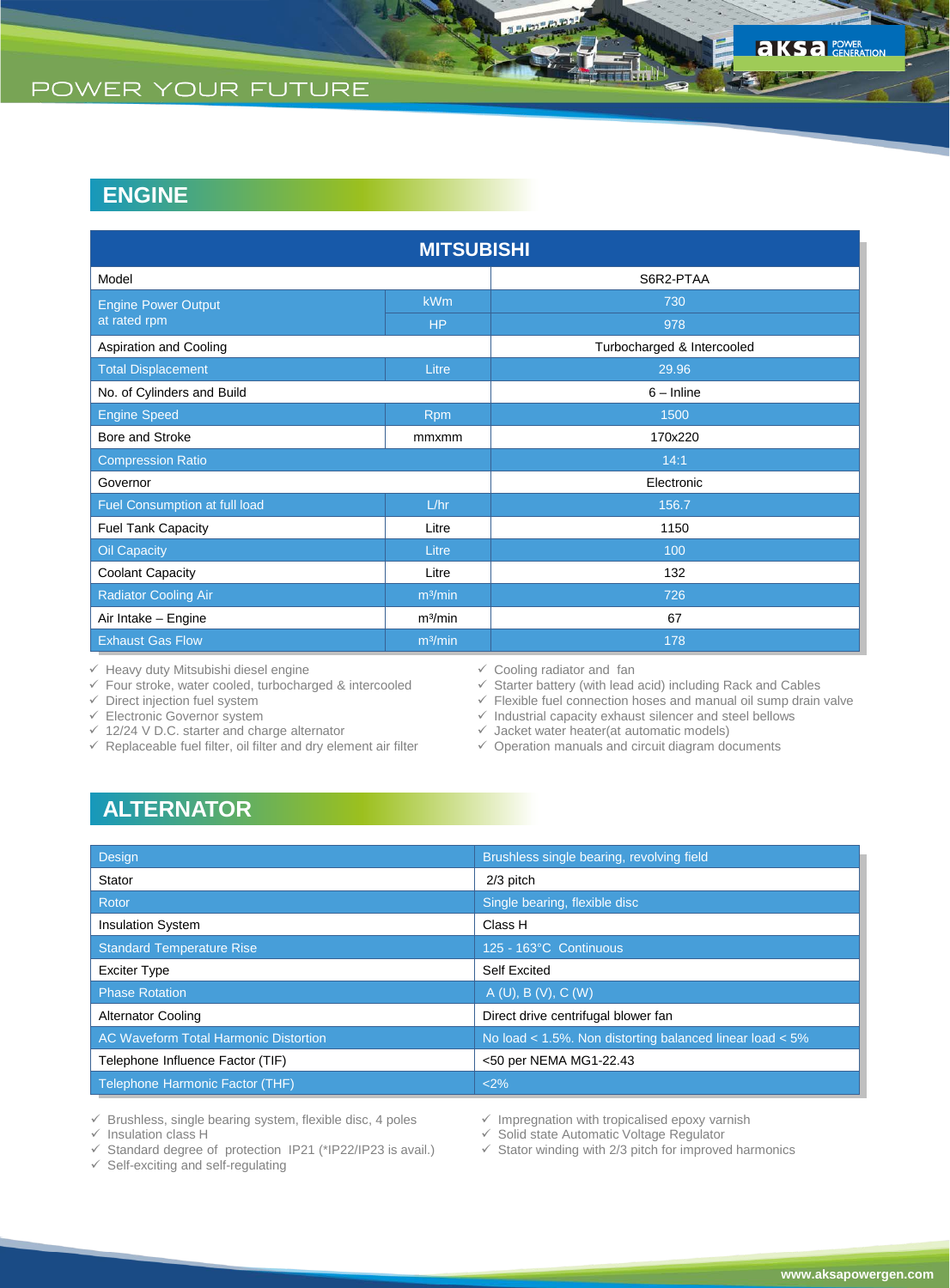## **CONTROL SYSTEM**

Control supervision and protection panel is mounted on the genset base frame. The control panel is equipped as follows:

### **1. Auto Mains Failure Control Panel**

Panel equipments:

- $\checkmark$  Control with AMF module
- $\checkmark$  Static battery charger
- $\checkmark$  Emergency stop push button

### **a) Generating set control module DSE 7320 features:**

- The module is used to monitor a mains supply and starts and stops a standby generating set
- $\checkmark$  Micro-processor based design
- $\checkmark$  Automatic control of mains and generator contactors
- $\checkmark$  Monitors engine performance and AC power output
- $\checkmark$  LED alarm indication
- $\checkmark$  Front panel configuration of timers and alarm trip points
- $\checkmark$  Easy push button control STOP/RESET - MANUAL –TEST- AUTO – MUTE ALARM – START

#### **b) Metering via LED display:**

- Generator Volts (L-L / L-N)
- Engine oil pressure (PSI-Bar)
- $\checkmark$  Generator Ampere (L1, L2, L3)
- $\checkmark$  Engine temperature (°C&°F)
- $\checkmark$  Generator Frequency (Hz)
- $\checkmark$  Plant battery volts  $\checkmark$  Engine hours run
- $\checkmark$  Mains Volts (Ph-Ph/Ph-N)
- Generator kVA, kWh
- $\checkmark$  Generator kW as % of rated kW setting
- Generator Cos (σ)



**aksa** POWER

**DSE 7320**

#### **c) Alarms:**

- Over and Under Speed
- Low and High Battery Volt.
- $\checkmark$  Start and Stop Failure
- $\checkmark$  Charge fail
- Over Current
- Under / Over Generator Voltage
- Low Oil Pressure
- $\checkmark$  Emergency stop
- $\checkmark$  High engine temperature
- $\times$  kW overload
- Unbalanced load
- $\checkmark$  Independent earth fault trip

#### **d) LED indications**

- Four configurable LED's like:
- $\checkmark$  Mains available
- $\checkmark$  Generator available
- $\checkmark$  Mains on load
- Generator on load

### **2. Power Outlet Terminal Board Mounted on the Genset Base Frame**

# **OPTIONAL EQUIPMENTS**

#### **Diesel Engine**

 $\checkmark$  Oil heater

#### **Alternator**

- $\checkmark$  3/4 Pole Output Circuit Breaker
- $\checkmark$  Anti-condensation Heater

### **Panel**

- $\checkmark$  Charge ammeter
- Transfer Switch 3 Pole
- $\checkmark$  Transfer Switch 4 Pole
- $\checkmark$  Earth Fault , single set

### **Accessories**

- $\checkmark$  Bulk fuel tank
- $\checkmark$  Automatic filling system
- $\checkmark$  Fuel-water separator filter
- $\checkmark$  Low fuel level alarm
- $\checkmark$  Residential silencer
- $\checkmark$  Enclosure or sound proof canopy
- $\times$  Trailer
- $\checkmark$  Manual oil drain pump
- $\checkmark$  Tool kit for maintenance